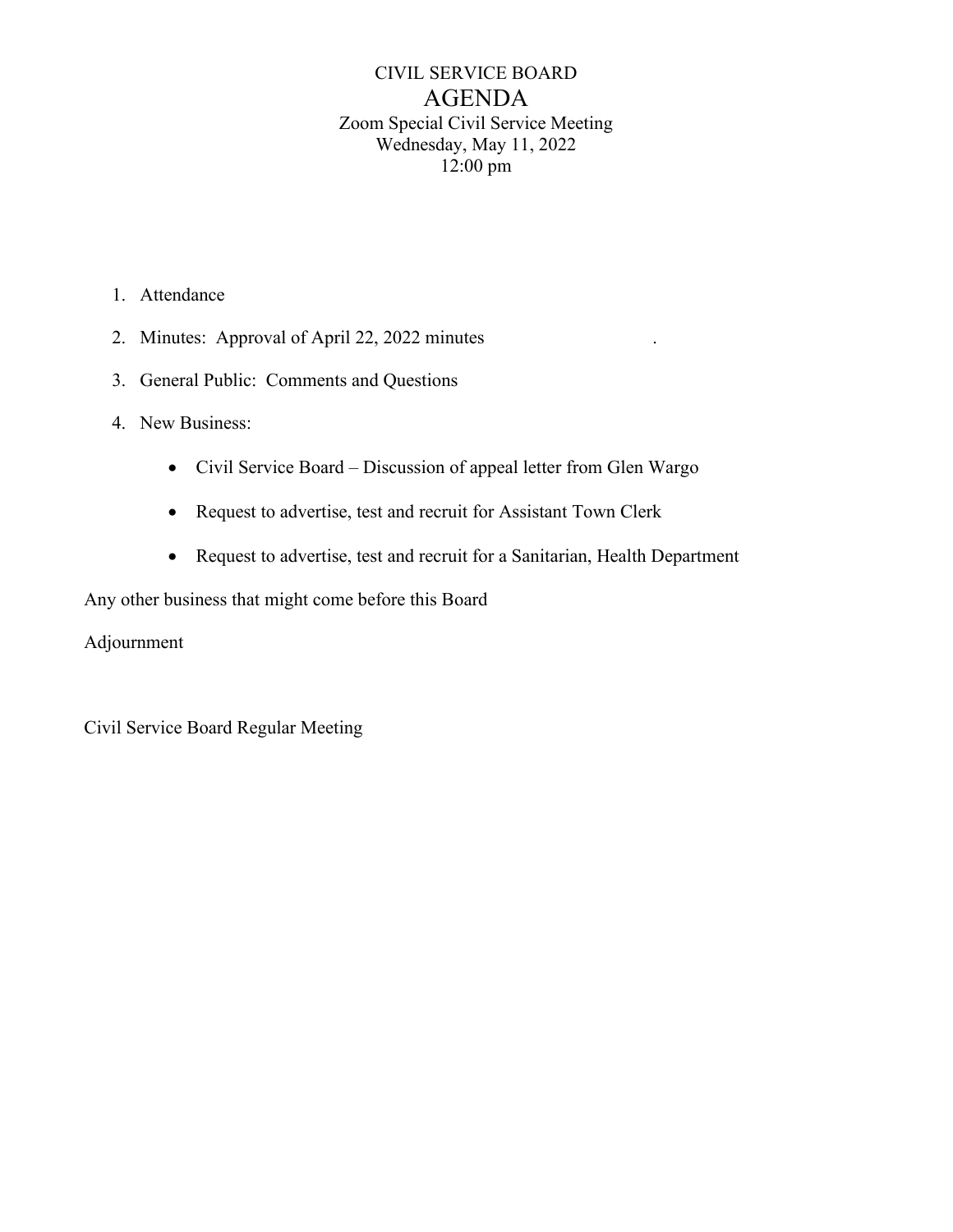### CIVIL SERVICE BOARD **MINUTES from SPECIAL ZOOM MEETING** Friday, April 22, 2022

Present: Michelle Wigzell, Alice Ferriera, Barbara Skibiski, Ann Langley, Chair

Also present: Mary Ann Meier, HR Manager and Tom McCarthy, Dir. of HR

Meeting was called to order at 11:05 am by Chair, Ann Langley.

MOTION by Michelle Wigzell, seconded by Alice Ferreira to accept minutes of February 9, 2022. VOTE: 4-0 motion carries unanimously.

MOTION by Michelle Wigzell; seconded by Alice Ferreira to advertise and recruit for non-competitive entry level Maintainer II. VOTE: 3-1 (Skibiski-abstain) Skibiski unable to vote as a result of computer issues.

MOTION by Michelle Wigzell; seconded by Alice Ferreira to advertise, test and recruit for an Assistant Tax Assessor/Appraisal with weights of 100% experience and training. VOTE: 3-1 (Skibiski-abstain) Skibiski unable to vote as a result of computer issues.

Barbara Skibiski left meeting at 11:15 am.

MOTION made by Michelle Wigzell; seconded by Alice Ferreira to adjourn the meeting at 11:18 am. VOTE: 3-0 Motion carries unanimously.

Respectfully submitted, *Mary Ann Meier*

Mary Ann Meier, Clerk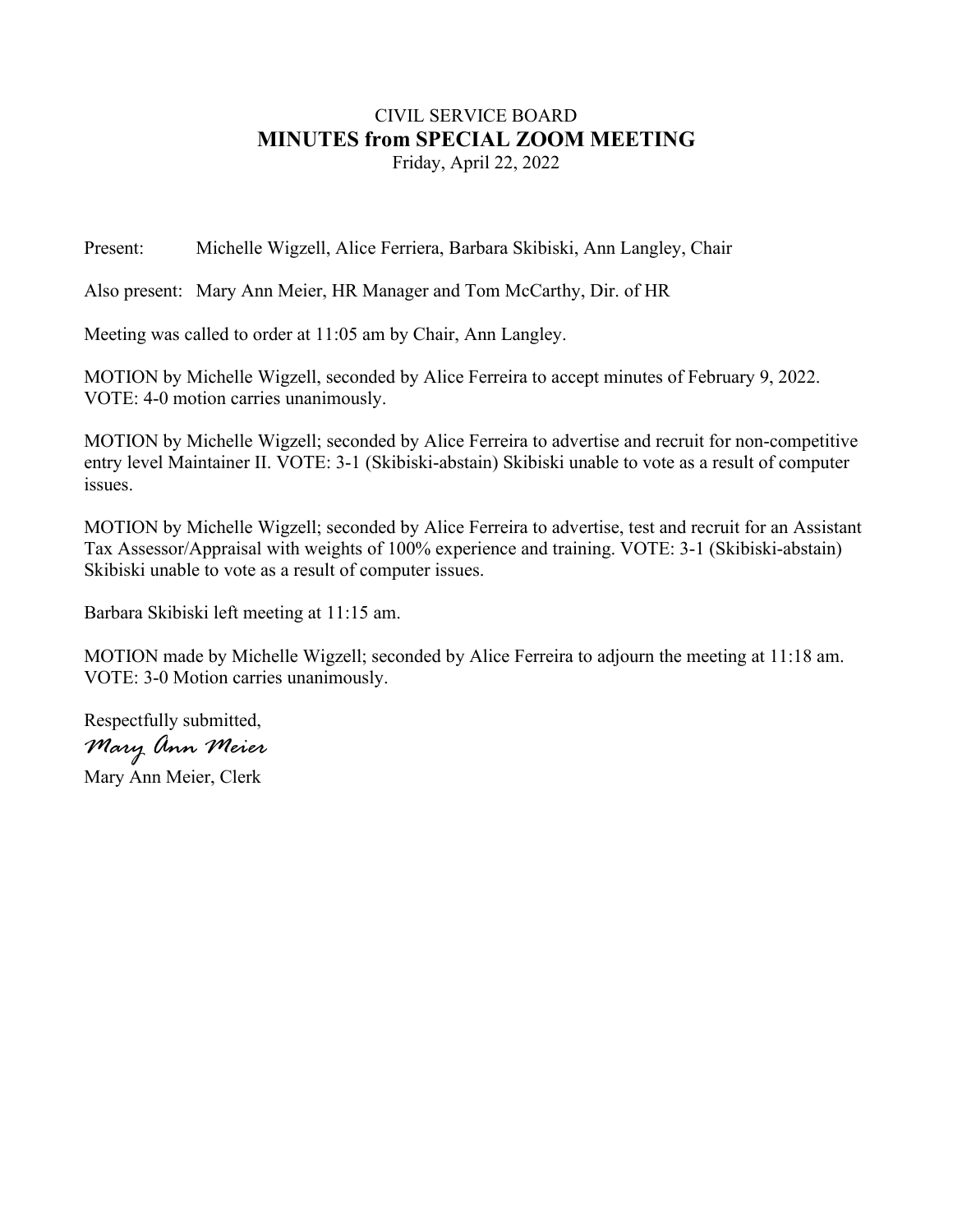#### TOWN OF TRUMBULL ASSISTANT TOWN CLERK TOWN CLERK/ADMINISTRATIVE

#### **General Statement of Duties:**

- 1. Proficiency with computer, including but not limited to Word and Excel
- 2. Handles complex assignments
- 3. Works independently
- 4. Independently prepares correspondence and reports
- 5. Performs responsible and difficult tasks involving independent judgment and personal initiative
- 6. Assists in preparation of departmental budget and reports
- 7. May act as administrative liaison with internal or external sources
- 8. Performs financial and statistical record keeping
- 9. Mathematical ability; may handle cash
- 10. Will be cross-trained and will assist in training others, as determined by departmental need
- 11. Attends and keeps minutes of meetings as required by department
- 12. Related work as assigned
- 13. Maintains confidentiality required by the office.

## **Department Specifics:**

- 1. Records and updates land records and assigns volume and page number.
- 2. Produces daybook and timely computerized indices for searching.
- 3. Registers new voters after registrar hours and supervises the issuance of absentee ballots at election time.
- 4. Issues licenses and/or certifies copies of deeds, burial permits, vital statistics certificates, and records trade names.
- 5. Shares work at election time under current statutes and prepares election reports and material (kits) for Election Day use.
- 6. Trains the elected Town Clerk.

### **Supervision Received:**

Works under the direction of the Town Clerk.

### **Supervision Exercised:**

Acts as Town Clerk in his/her absence or his/her designee.

# **Minimum Qualifications, Knowledge, Skill and Ability:**

- 1. Knowledge of office procedures and principles of office management and or record keeping
- 2. Strong computer skills with an emphasis on Word and Excel
- 3. Ability to respond courteously to the public
- 4. Ability to follow oral and written instructions
- 5. Ability to learn appropriate State and Town laws
- 6. Clear and concise written and oral expression
- 7. Accuracy and attention to details
- 8. Ability to obtain CT certificates for municipal clerks.
- 9. Ability to lift and carry up to 25 lbs.

# **Experience and Training:**

High School Diploma or GED.

Three (3) years recent office experience in a Town clerk's office; or

three (3) years recent experience as a real estate paralegal or real estate legal secretary for a law firm; or three (3) years recent experience as a title searcher.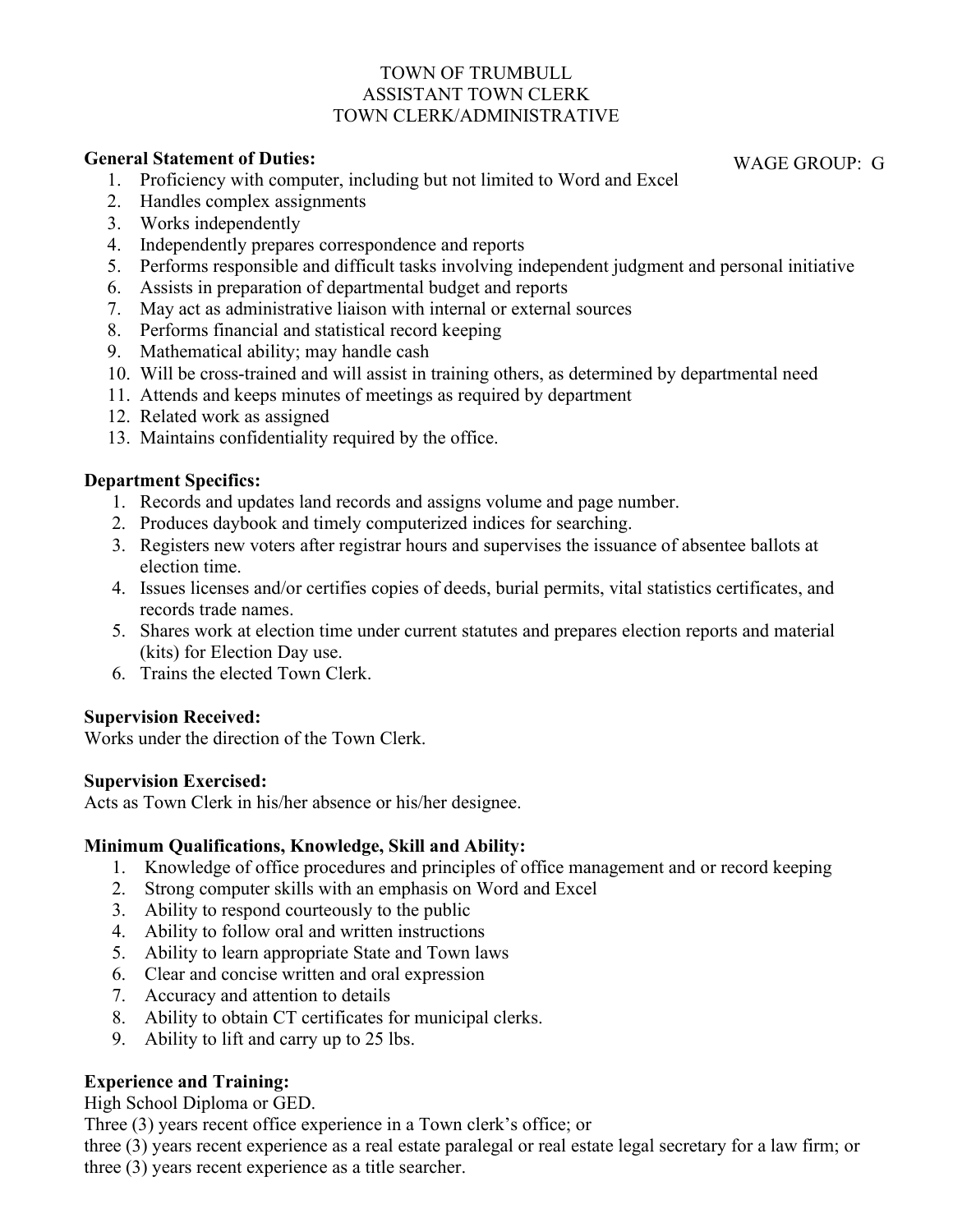# TOWN OF TRUMBULL

## SANITARIAN

# HEALTH

# WAGE GRADE: G\* or H

Performs inspections, reviews and enforcement duties in administering local, state and federal protocols, codes, ordinances and statutes.

## GENERAL STATEMENT OF DUTIES:

- 1. Participates in program development, implementation and evaluation of process and procedures.
- 2. Receives verbal and written work assignments from the Director.
- 3. Plans and organizes work according to determined priorities and established procedures.
- 4. Performs routine and complex investigations consisting of inspections, follow up and enforcement activities for a wide range of environmental matters including but not limited to: food establishments, subsurface sewage disposal systems, water supplies, shell fishing, bathing waters, public pools, construction of residential and commercial buildings, day care centers and general environmental nuisances.
- 5. Issues licenses and permits related to environmental activities.
- 6. Collects samples for chemical, microscopic, and bacteriologic tests to provide data for use in detecting and preventing disease, interpret data follows up as necessary.
- 7. Develops and provides information on environmental issues to interested parties.
- 8. Prepares statistical and narrative reports on work accomplished and other matters as deemed appropriate by the Director.
- 9. Works cooperatively with Town departments, state and federal government, community organizations. Participates in ongoing professional education and training.
- 10. Organizes and maintains files on inspection, review, and application work.
- 11. Responds to complaints, records disposition, and reports results to supervisor and public as needed.

### SUPERVISION RECEIVED:

Works under the administrative direction of the Director of Health and his/her designee.

# SUPERVISION EXERCISED:

Supervises staff of the Health Department

# MINIMUM QUALIFICATIONS, KNOWLEDGE, SKILL AND ABILITY:

- 1. Knowledge of the principles and practices of environmental sanitation.
- 2. Ability to interpret laws, regulations and ordinances as related to public health.
- 3. Ability to deal effectively with the public and to gain cooperation.
- 4. Ability to communicate both orally and in writing.
- 5. Ability to utilize information technology.
- 6. Ability to provide exceptional customer service.

### EXPERIENCE AND TRAINING:

The skills and knowledge required would generally be acquired with a Bachelor's degree, preferably in public health, with coursework in environmental science and two years current experience in a public health organization.